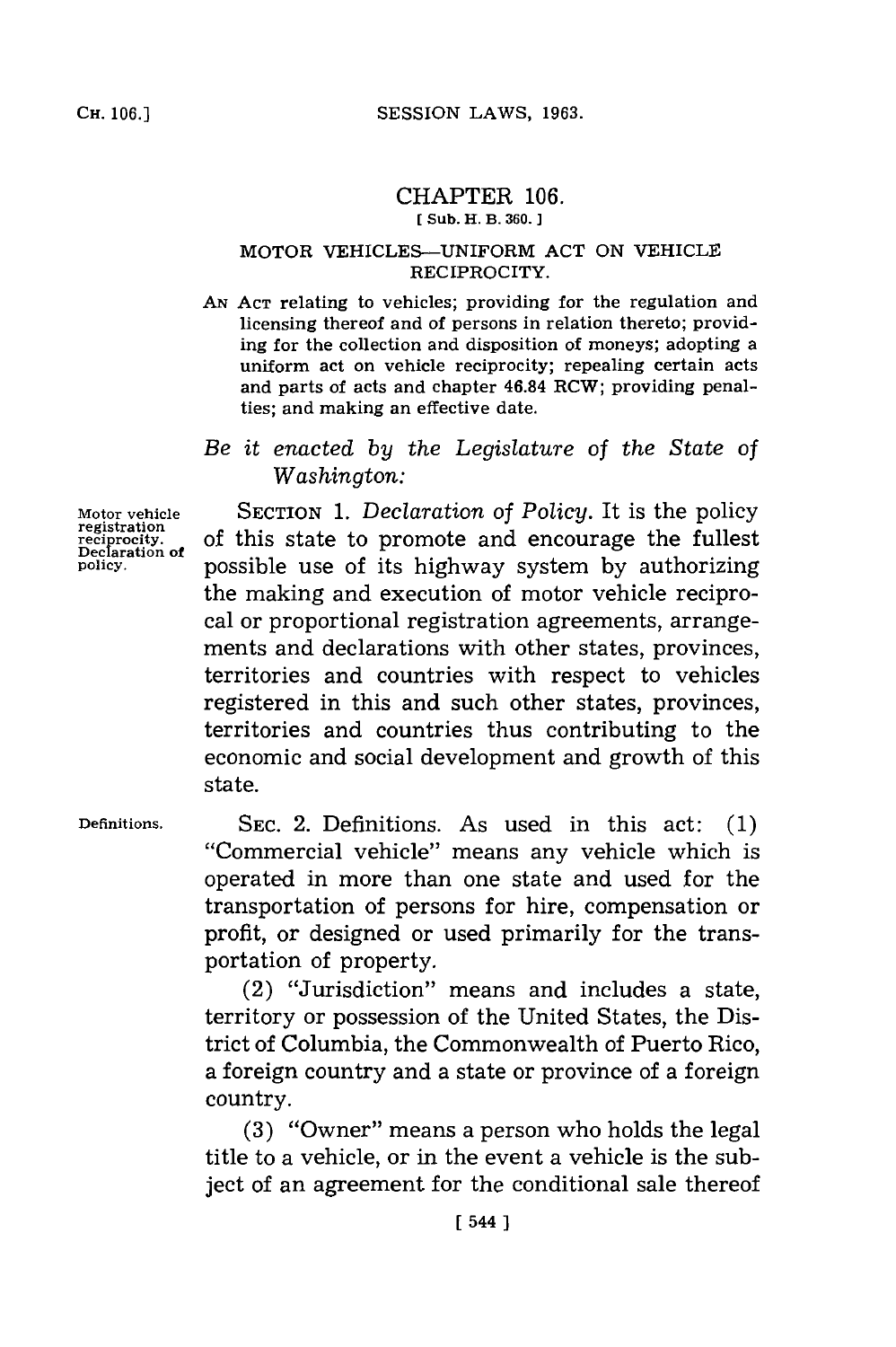with the right of purchase upon performance of the conditions stated in the agreement and with an immediate right of possession vested in the conditional vendee, or in the event a vehicle is subject to a lease, contract or other legal arrangement vesting right of possession or control, for security or otherwise, or in the event a mortgagor of a vehicle is entitled to possession, then the owner shall be deemed to be such person in whom is vested right of possession or control.

(4) "Properly registered", as applied to place of registration, means:

(a) The jurisdiction where the person registering the vehicle has his legal residence, or

**(b)** In the case of a commercial vehicle, the jurisdiction in which it is registered if the commercial enterprise in which such vehicle is used has a place of business therein, and, if the vehicle is most frequently dispatched, garaged, serviced, maintained, operated or otherwise controlled in or from such place of business, and, the vehicle has been assigned to such place of business, or

(c) In the case of a commercial vehicle, the jurisdiction where, because of an agreement or arrangement between two or more jurisdictions, or pursuant to a declaration, the vehicle has been registered as required **by** said jurisdiction.

In case of doubt or dispute as to the proper place of registration of a vehicle, the department shall make the final determination, but in making such determination, may confer with departments of the other jurisdictions affected.

**(5)** "Fleet" means three or more commercial vehicles: *Provided,* That the reciprocity commission **Proviso.** may require proportional registration and licensing of a fleet of less than three vehicles whenever in its judgment the interests of this state will be best served and protected thereby.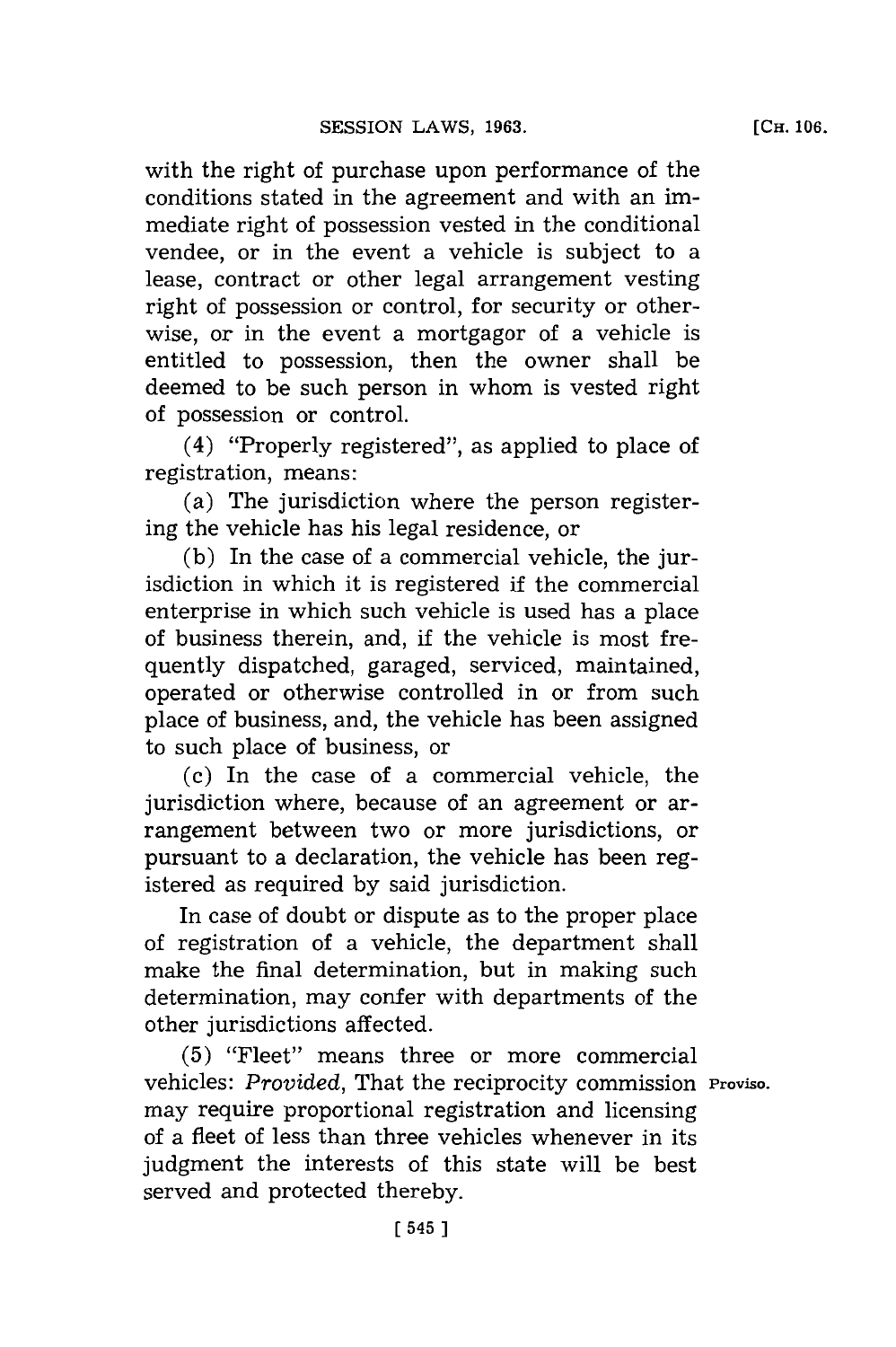(6) The words "department," "motor vehicle," "person" and "vehicle" shall each have the meanings ascribed to them, respectively, **by** RCW 46.04.680, 46.04.320, 46.04.405 and 46.04.670.

**(7)** "Preceding year" means a period of twelve consecutive months fixed **by** the department which period shall be within the sixteen months immediately preceding the commencement of the registration or license year for which proportional registration is sought; and the department in fixing such period shall make it conform to the terms, conditions and requirements of any applicable agreement or arrangement for the proportional registration of vehicles.

registration<br>reciprocity.<br>Commission

**Motor vehicle SEC. 3.** Reciprocity commission created. The reciregistration.<br>**Commission**<br>created. **of the director of ligences** the chief of the Weshing of the director of licenses, the chief of the Washington state patrol, a designee of the state highway commission and, ex officio, the chairman and vice chairman of the joint fact-finding committee on highways, streets and bridges, or their duly designated representatives. Members of the western interstate highway policy committee from the state of Washington shall be advisory members of the reciprocity commission, and may attend meetings and conferences of the commission in such capacity, but shall not vote as members thereof. The department shall provide such assistance and facilities to the commission as it may require. The members of the commission shall receive no additional compensation for their services except that they shall be allowed their actual and necessary expenses incurred in the performance of their official duties to be paid from funds made available **for** the use of the commission. The commission shall have the authority to execute agreements, arrangements or declarations to carry out the provisions of this act.

**SEC.** 4. Authority for reciprocity agreements;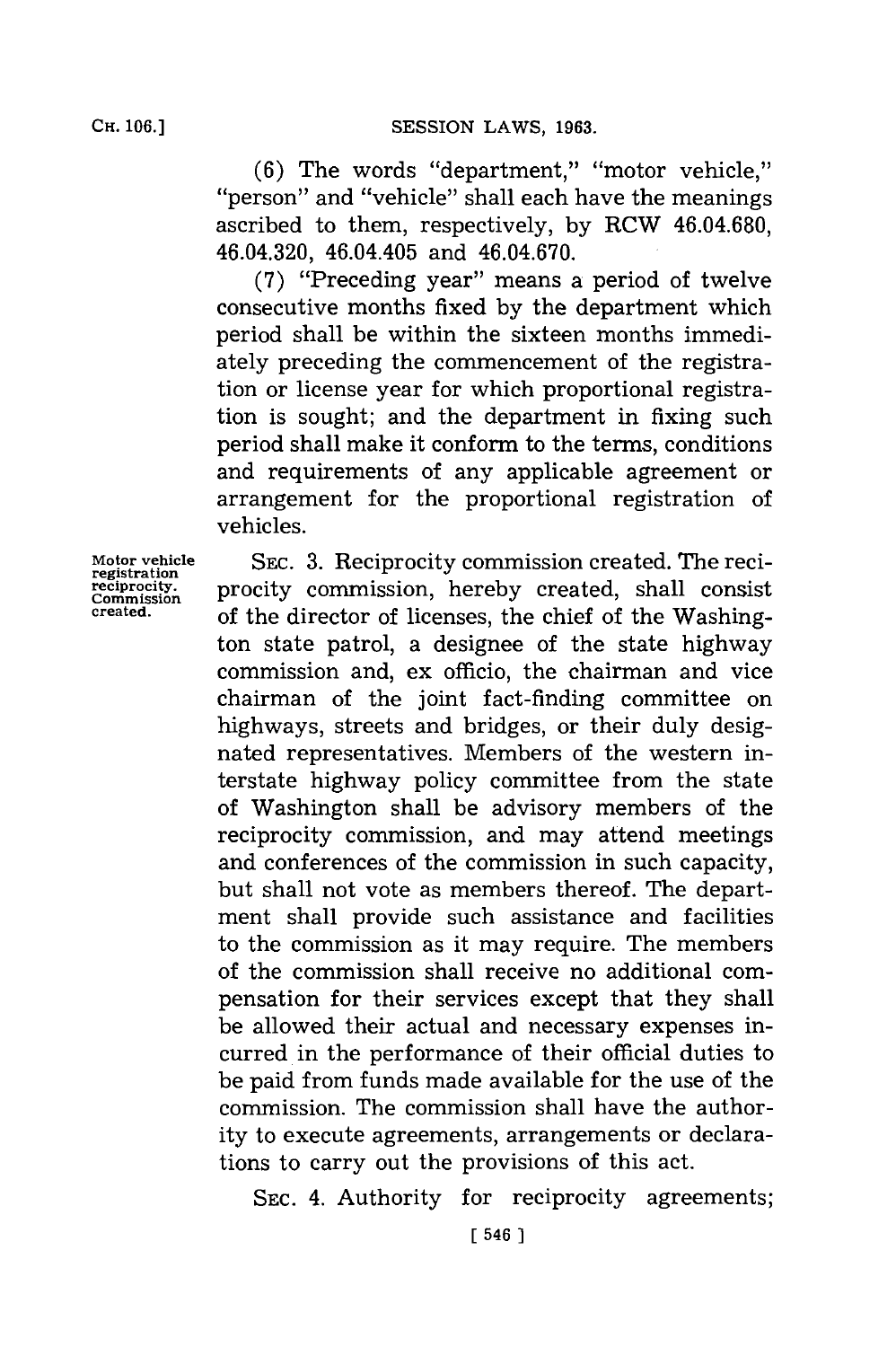**[CH. 106.**

provisions; reciprocity standards. The reciprocity **Authority for** commission may enter into an agreement or arrange- **provisions** ment with the duly authorized representatives of another jurisdiction, granting to vehicles or to owners of vehicles which are properly registered or licensed in such jurisdiction and for which evidence of compliance is supplied, benefits, privileges and exemptions from the payment, wholly or partially, of any taxes, fees, or other charges imposed upon such vehicles or owners with respect to the operation or ownership of such vehicles under the laws of this state, except gallonage taxes on motor fuels. Such an agreement or arrangement shall provide that vehicles properly registered or licensed in this state when operated upon highways of such other jurisdiction shall receive exemptions, benefits and privileges of a similar kind or to a similar degree as are extended to vehicles properly registered or licensed in such jurisdiction when operated in this state. Each such agreement or arrangement shall, in the **judg**ment of the reciprocity commission, be in the best interest of this state and the citizens thereof and shall be fair and equitable to this state and the citizens thereof, and all of the same shall be determined on the basis and recognition of the benefits which accrue to the economy of this state from the uninterrupted flow of commerce.

SEC. 5. Base state registration reciprocity. An Base state agreement or arrangement entered into, or a declara- **rciprocity.** tion issued under the authority of this act may contain provisions authorizing the registration or licensing in another jurisdiction of vehicles located in or operated from a base in such other jurisdiction which vehicles otherwise would be required to be registered or licensed in this state; and in such event the exemptions, benefits and privileges extended **by** such agreement, arrangement or declaration shall apply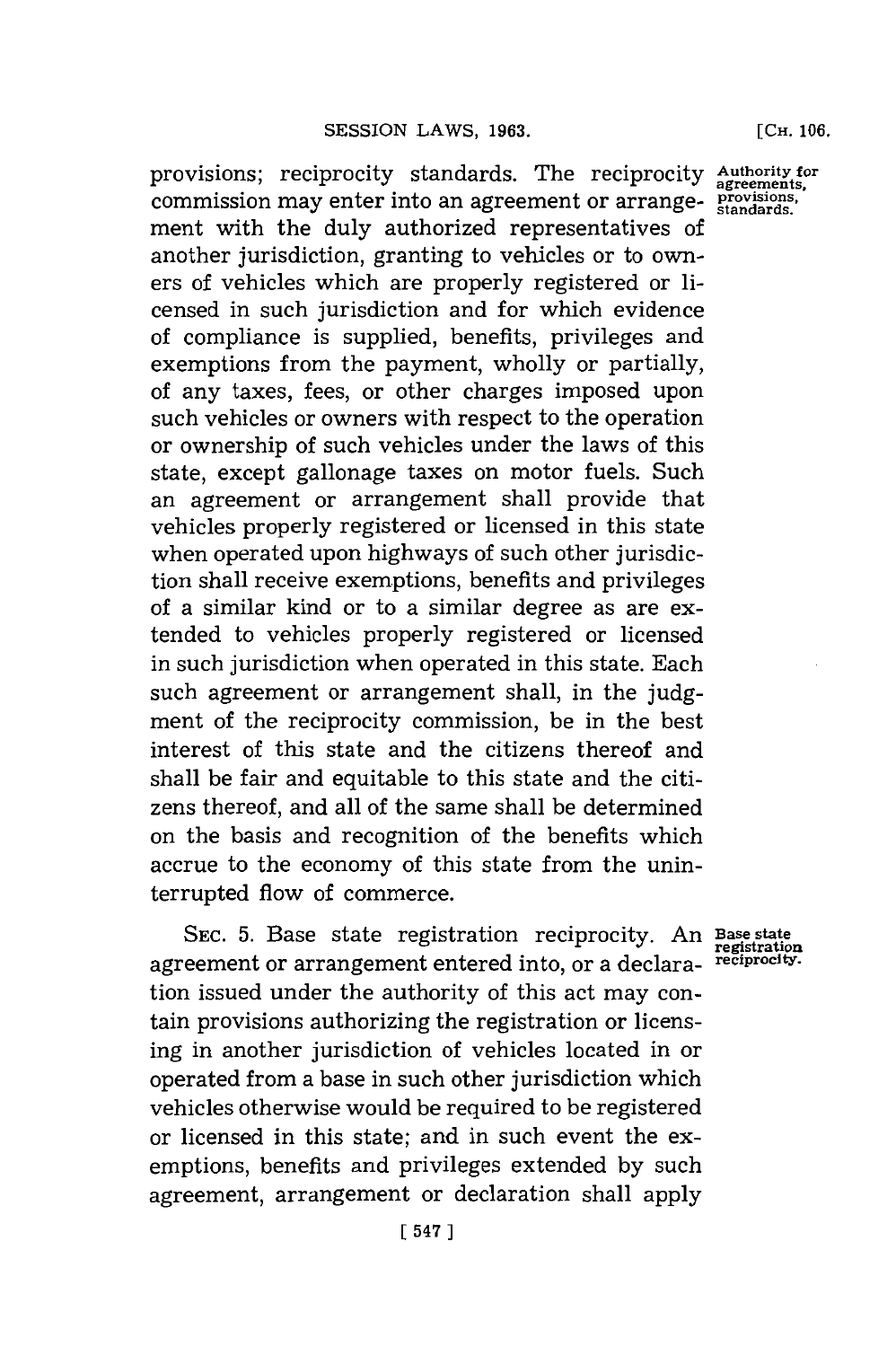to such vehicles, when properly licensed or registered in such base jurisdiction.

**when.**

**Motor vehicle SEC. 6.** Declarations of exent of reciprocity, **registration reciprocity.** when. In the absence of an agreement or arrange-<br>Declarations<br>of extent of ment with another jurisdiction the reciprocity comment with another jurisdiction, the reciprocity commission may examine the laws and requirements of such jurisdiction and declare the extent and nature of exemptions, benefits and privileges to be extended to vehicles properly registered or licensed in such other jurisdiction, or to the owners of such vehicles, which shall, in the judgment of the reciprocity commission, be in the best interest of this state and the citizens thereof and which shall be fair and equitable to this state and the citizens thereof, and all of the same shall be determined on the basis and recognition of the benefits which accrue to the economy of this state from the uninterrupted flow of commerce.

Extension of SEC. 7. Extension of reciprocal privileges to lessees authorized. An agreement, or arrangement entered into, or a declaration issued under the authority of this act, may contain provisions under which a leased vehicle properly registered **by** the lessor thereof may be entitled, subject to terms and conditions stated therein, to the exemptions, benefits and privileges extended **by** such agreement, arrangement or declaration.

**Automatic SEC. 8.** Automatic reciprocity, when. On and **when,** after July **1, 1963,** if no agreement, arrangement or declaration is in effect with respect to another jurisdiction as authorized **by** this act, any vehicle properly registered or licensed in such other jurisdiction and for which evidence of compliance is supplied shall receive, when operated in this state, the same exemptions, benefits and privileges granted **by** such other jurisdiction to vehicles properly registered in this state. Reciprocity extended under this section

**privileges to**

**reciprocity,**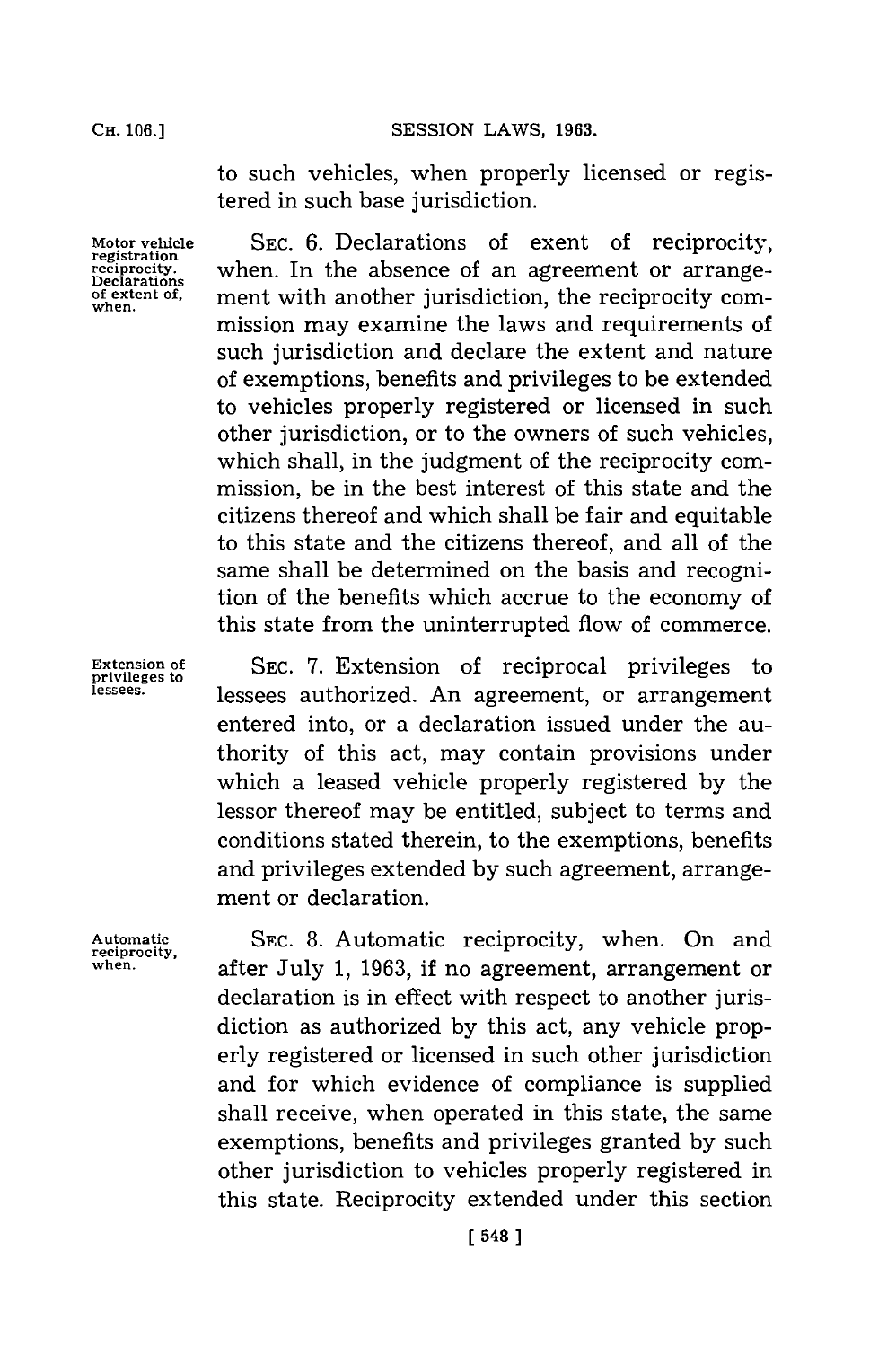shall apply to commercial vehicles only when engaged exclusively in interstate commerce.

**SEC. 9.** Suspension of reciprocity benefits. Agree- **Suspension of** ments, arrangements or declarations made under the **benefits**. authority of this act may include provisions authorizing the department to suspend or cancel the exemptions, benefits or privileges granted thereunder to a person who violates any of the conditions or terms of such agreements, arrangements or declarations or who violates the laws of this state relating to motor vehicles or rules and regulations lawfully promulgated thereunder.

**SEC. 10.** Agreements to be written, filed and available for distribution. **All** agreements, arrangements or declarations or amendments thereto shall be in writing and shall be filed in the office of the reciprocity commission. **A** copy of each agreement, arrangement or declaration, or amendment thereto, shall be filed **by** the reciprocity commission in the office of the director of licenses within ten days after execution or the effective date of the instrument whichever is later. Upon becoming effective, they shall supersede the provisions of RCW **46.16.030** to the extent that they are inconsistent therewith. The department shall provide copies for public distribution upon request.

SEC. **11.** Reciprocity agreements in effect at time **Effect of** of act. **All** reciprocity and proportional registration **present reciprocity agreements.** agreements, arrangements and declarations relating to vehicles in force and effect at the time this act becomes effective shall continue in force and effect at the time this act becomes effective and until specifically amended or revoked as provided **by** law or **by** such agreements or arrangements.

SEC. 12. Proportional registration of fleet vehicles, application, fee-formula and payment.

**[** 549]

**reciprocit**

**Agreements to be written. filed, available for distribution.**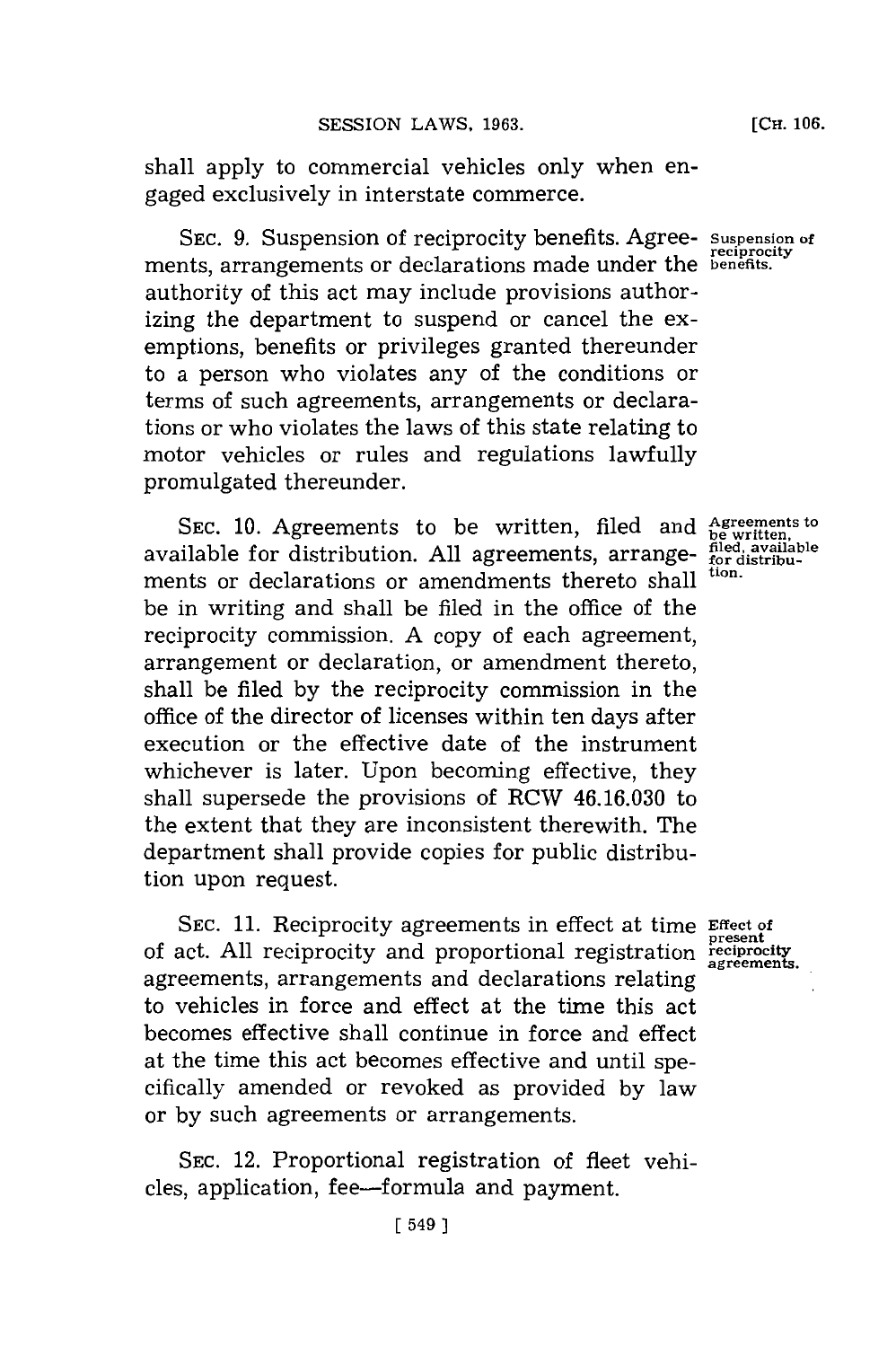**CH. 06.]SESSION** LAWS, **1963.**

**Motor vehicle registration reciprocity. Proportional registration of fleet vehicles, application fe -Formula and payment.**

**(1)** Any owner engaged in operating one or more fleets may, in lieu of registration of vehicles under the provisions of chapter 46.16 RCW and payment of excise taxes and fees imposed **by** chapter 82.44 RCW and RCW **81.80.320,** register and license each fleet for operation in this state by filing an application with the department which shall contain the following information and such other information pertinent to vehicle registration as the department may require:

(a) Total fleet miles. This shall be the total number of miles operated in all jurisdictions during the preceding year **by** the motor vehicles in such fleet during said year.

**(b)** In-state miles. This shall be the total number of miles operated in this state during the preceding year **by** the motor vehicles in such fleet during said year.

(c) "Reciprocity miles" as used in this section shall mean miles traveled **by** the motor vehicles of such fleet in another jurisdiction to which the fleet operator **by** virtue of reciprocity did not, either voluntarily or **by** operation of law or otherwise, pay full or proportional registration fees, trip permits, mileage taxes, weight distance taxes, gross receipt taxes, or any other **fee** or tax levied **for** the privilege of using the highway other than a tax on the fuel used for propelling such motor vehicles in such jurisdiction.

This state's pro rata share of "reciprocity miles" shall he determined **by** multiplying the total "reciprocity miles" **by** the fraction obtained **by** dividing the in-state miles **by** total fleet miles.

**(d) A** description and identification of each vehicle of such fleet which is to be operated in this state during the registration year for which proportional fleet registration is requested.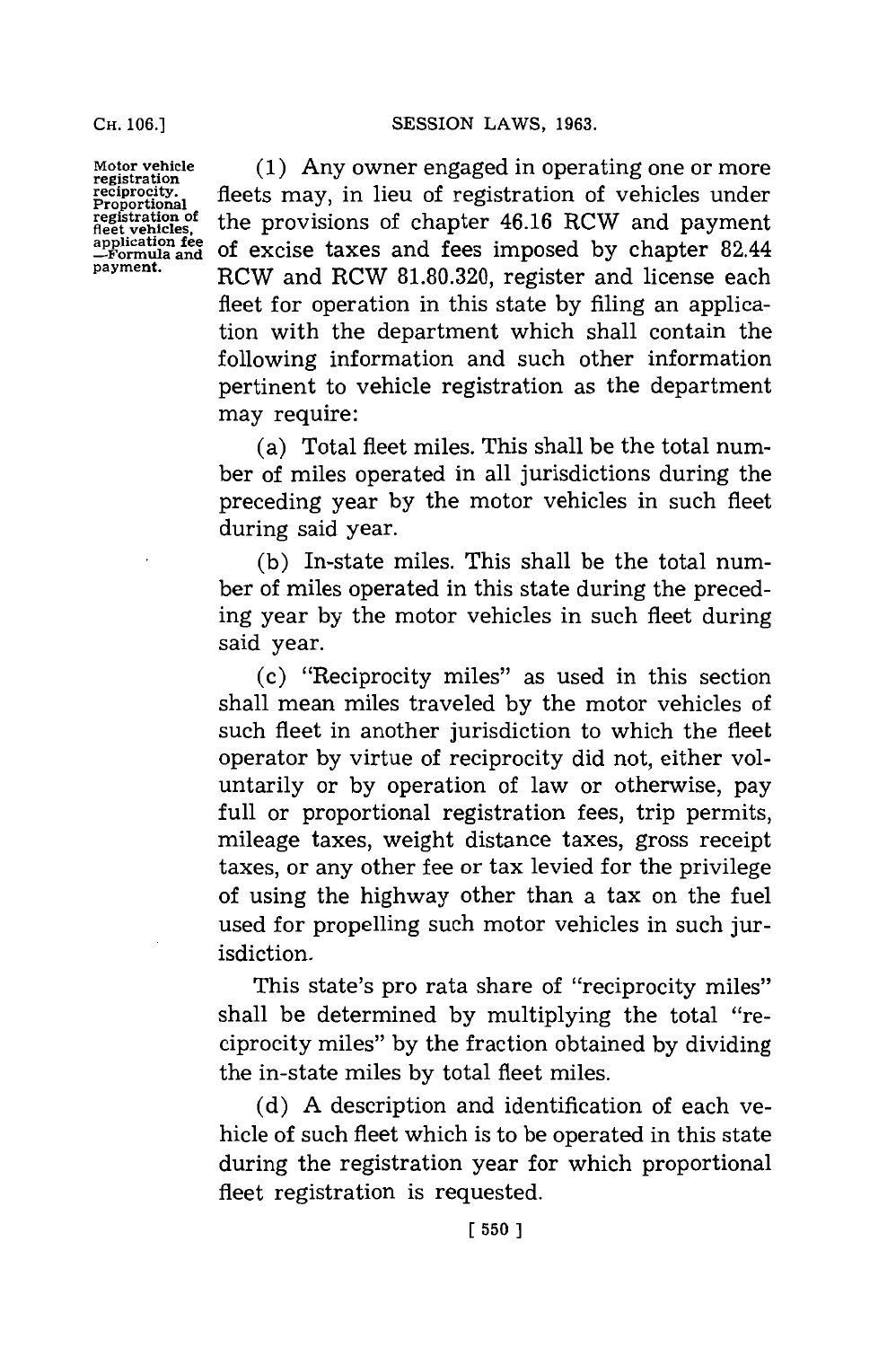(2) The application for each fleet shall, at the time and in the manner required **by** the department, be supported **by** fee payment computed as follows:

(a) Divide the sum of the in-state miles plus this state's pro rata share of reciprocity miles **by** total fleet miles.

**(b)** Determine the total amount necessary under the provisions referred to in subsection **(1)** of this section to register each and every vehicle in the fleet for which registration is requested, based on the regular annual fees or applicable fees for the unexpired portion of the registration year.

(c) Multiply the sum obtained under subsection (2) **(b)** hereof **by** the fraction obtained under subsection (2) (a) hereof.

(3) The applicant for proportional registration of any fleet, the nonmotor vehicles of which are operated in jurisdictions in addition to those in which the applicant's fleet motor vehicles are operated, may state such nonmotor vehicles separately in his application and compute and pay the fees therefor in accordance with such separate statement, as to which "total miles" shall be the total miles operated in all jurisdictions during the preceding year.

(4) In no event shall the total fee payment be less than a minimum of three dollars per vehicle.

SEC. 13. Registration and identification of pro- *Registration*, portionally registered vehicles, effect of such regis- of properties and property tration. **(1)** The department shall register the ye- **terdveicles** hidles so described and identified and may issue a **registration.** license plate or plates, or a distinctive sticker, or other suitable identification device, for each vehicle described in the application upon payment of the appropriate fees for such application and for the stickers or devices issued. **A** fee of two dollars shall be paid for each license plate, sticker or device issued for each proportionally registered vehicle. **A** registration card shall be issued for each propor-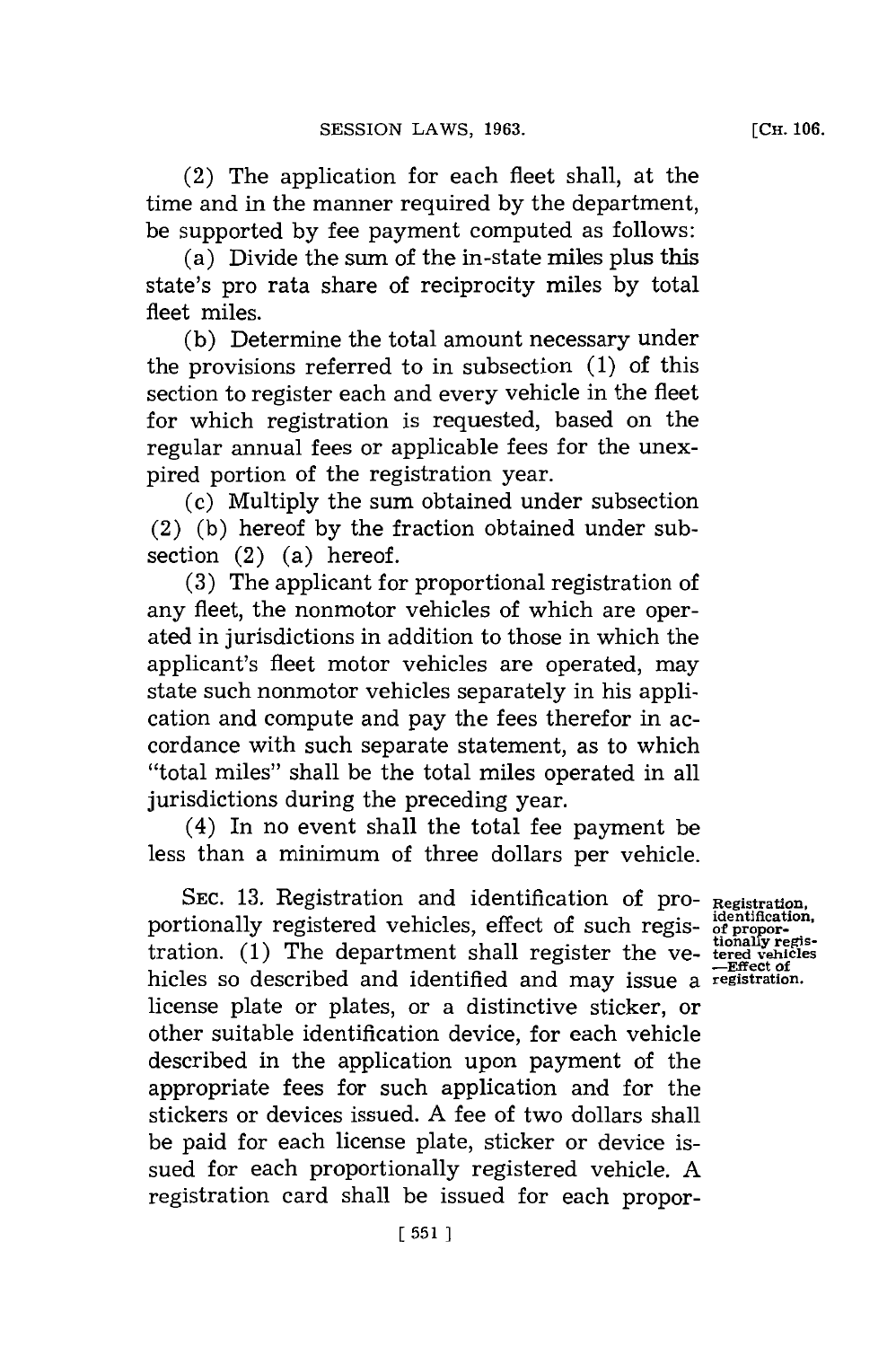**Motor vehicle registration reciprocity. Registration of proportonally registerd ve- hicles-Effect.**

tionally registered vehicle. Such registration card shall, in addition to the information required **by** RCW 46.12.050, bear upon its face the number of the license, sticker or other device issued for such proportionally registered vehicle and shall be carried in such vehicles at all times or, in the case of a combination, in the vehicle supplying the motive power.

(2) Fleet vehicles so registered and identified shall be deemed to be fully licensed and registered in this state for any type of movement or operation, except that, in those instances in which a grant of authority is required for interstate or intrastate movement or operation, no such vehicle shall be operated in interstate or intrastate commerce in this state unless the owner thereof has been granted interstate operating authority **by** the interstate commerce commission in the case of interstate operations or intrastate operating authority **by** the Washington utility and transportation commission in the case of intrastate operations and unless said vehicle is being operated in conformity with such authority.

**(3)** The department may issue temporary proration authorization permits to qualifying operators for the operation of vehicles pending issuance of license identification. **A** fee of one dollar shall be collected for each permit issued. The department shall have the authority to adopt rules and regulations for issuance of the permits.

**Proportional registration not in single jurisdiction.**

**SEC.** 14. Proportional registration cannot be in a single jurisdiction. The right to the privilege and benefits of proportional registration of fleet vehicles extended **by** this act, or **by** any contract, agreement, arrangement or declaration made under the authority of this act, shall be subject to the condition that each fleet vehicle proportionally registered under the authority of this act also shall be proportionally or otherwise properly registered in at least one other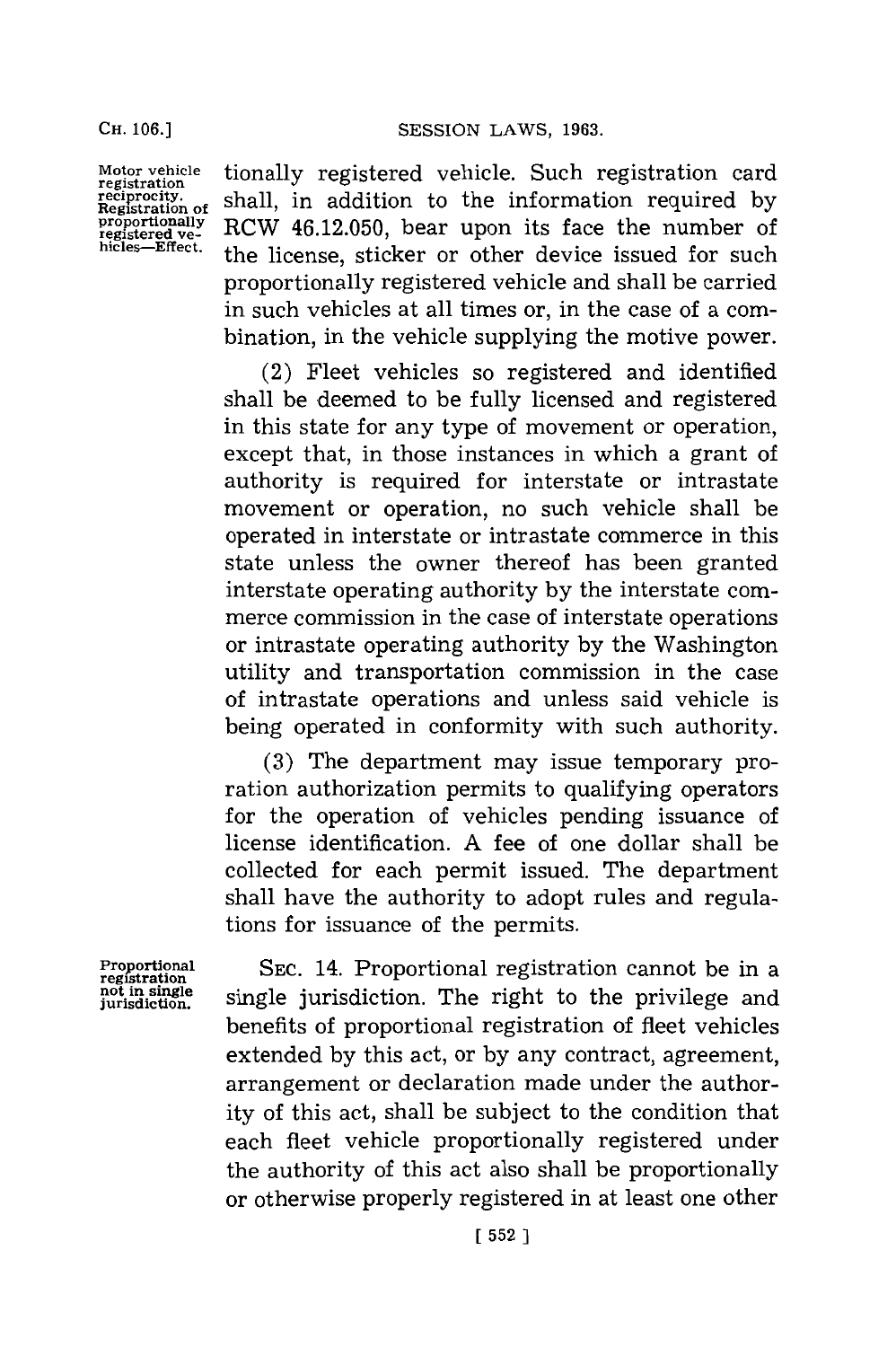jurisdiction during the period for which it is proportionally registered in this state.

SEC. 15. Registration of additional fleet vehicles. Registration of<br> **Registration** of additional fleet the commence, <sup>vehicles.</sub></sup> Vehicles acquired **by** the owner after the commencement of the registration year and subsequently added to a proportionally registered fleet shall be proportionally registered **by** applying the mileage percentage used in the original application for such fleet for such registration period to the regular registration fees due with respect to such vehicles for the remainder of the registration year.

**SEC. 16.** Withdrawal of fleet vehicles, credits and accounting. If any vehicle is withdrawn from a proportionally registered fleet during the period for which it is registered under the provisions of this act, the owner of such fleet shall so notify the department on appropriate forms to be prescribed **by** the department. The department may require the owner to surrender proportional registration cards and such other identification devices which have been issued with respect to such vehicle as the department may deem advisable. If a vehicle is permanently withdrawn from a proportionally registered fleet because it has been destroyed, sold or otherwise completely removed from the service of the registrant, the unused portion of the gross weight fee paid with respect to such vehicle, which shall be a sum equal to the amount of gross weight fee paid with respect to such vehicle when it was first proportionally registered in such registration year, reduced **by** one-twelfth for each calendar month and fraction thereof elapsing between the first day of the month of the current year in which the vehicle was registered and the date the notice of withdrawal is received **by** the department, shall be credited to the proportional registration account of such owner. Such credit shall be applied against the gross weight

**Withdrawal of fleet vehicles, credits and accounting.**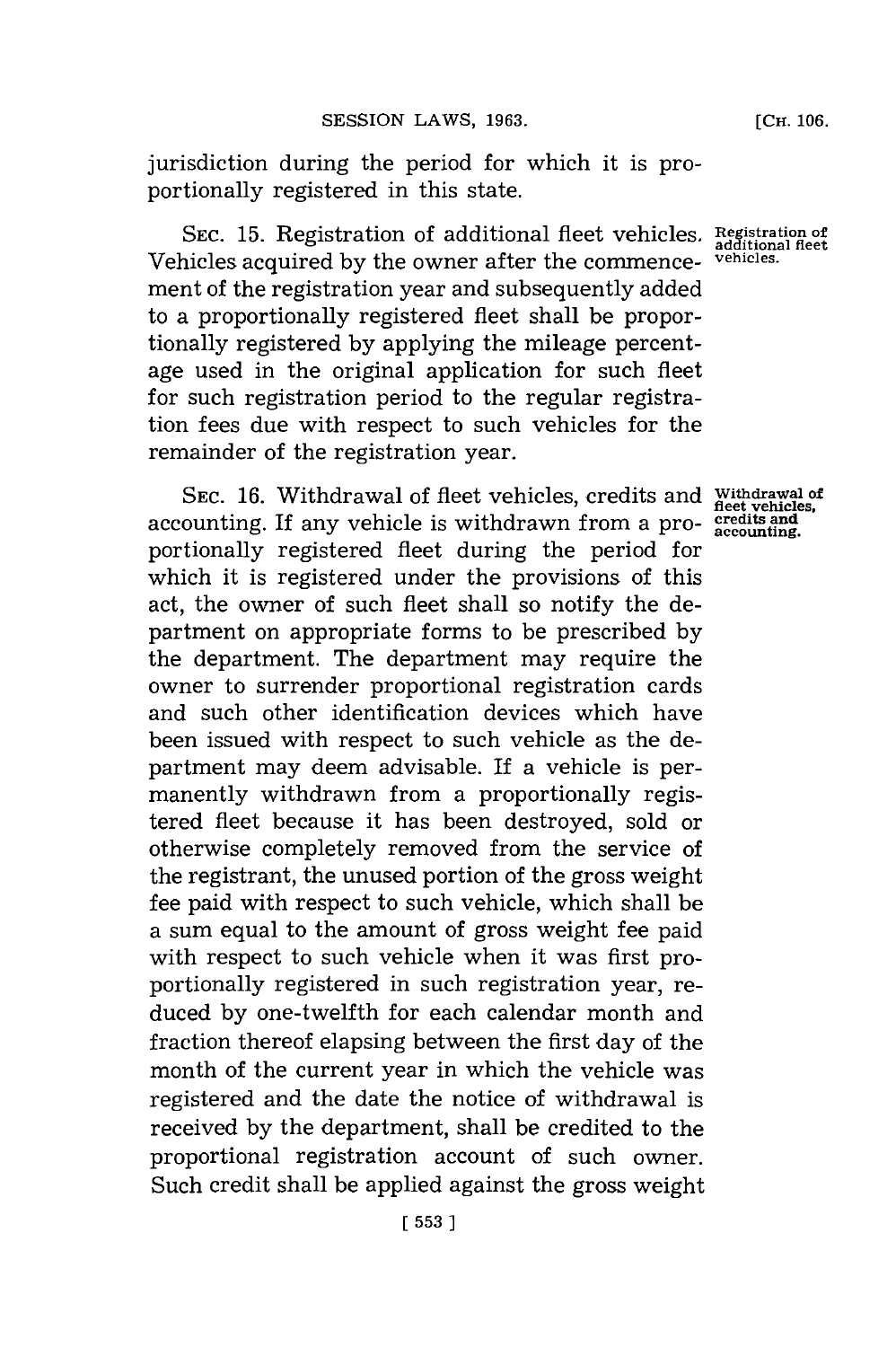fee liability for subsequent additions to be prorated during such registration year or for additional gross weight fees due upon audit under section **19** of this act. If any such credit is less than five dollars, no credit shall be made or entered. In no event shall such amount be credited against fees other than those for such registration year nor shall any such amount be subject to refund.

**Motor vehicle SEC. 17.** New fleet; estimated mileage. The initial **registration registration required**<br> **registration** of a fleet<br> **Ristimated** chall state the mileage data with recoget to such fleet Estimated shall state the mileage data with respect to such fleet for the preceding year in this and other jurisdictions. If no operations were conducted with such fleet during the preceding year, the application shall contain a full statement of the proposed method of operation and estimates of annual mileage in this state and other jurisdictions. The department shall determine the in-state and total fleet miles to be used in computing the fee payment for the fleet. The department may evaluate and adjust the estimate in the application if it is not satisfied as to the correctness thereof.

**Fleet registra- SEC. 18.** Fleet registration may be denied, when. **tion denied, when.** The department may refuse to accept proportional registration applications for the registration of vehicles based in another jurisdiction if the department shall find that such other jurisdiction does not grant similar registration privileges to fleet vehicles based in or owned **by** residents of this state.

Preservation SEC. 19. Preservation of proportional registration of records,<br>and records, records, audit, costs, joint agreements with other<br>joint agree. iurisdictions. Any owner whose application for proportional registration has been accepted shall preserve the records on which the application is based for a period of four years following the year or period upon which said application is based. Upon request of the department, the owner agrees to make such rec-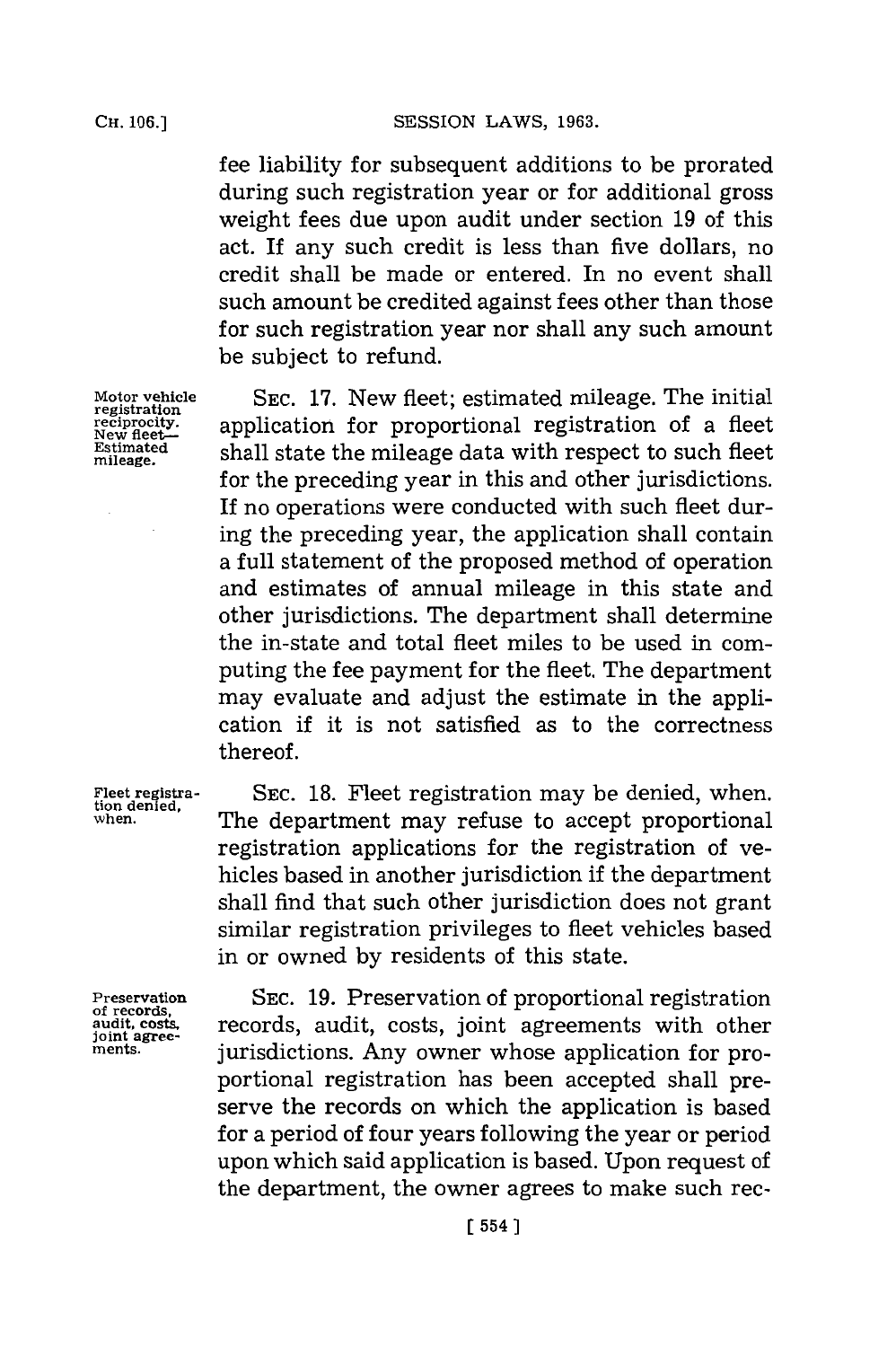ords available to the department, at its designated of  fice for audit as to accuracy of computations and payments and assessment of deficiencies or allowances for credit, or to pay the costs of an out of state audit **by** the department or its duly appointed representative at the applicant's home office. **If** the department determines that the applicant should have registered more vehicles in this state under the provisions of this chapter the department may deny him the right of any further benefits **by** reason of any reciprocal agreement or declaration until the fees, interest and penalties for such additional vehicle or vehicles which should have been registered, have been paid. The fees, interest and penalties determined to be due and owing under the provisions of this paragraph shall be a lien upon all the property of the applicant, and such lien shall attach at the time the audit report has been mailed to such applicant **by** the department, and shall have the effect of an execution duly levied on such property and shall so remain until said additional fees, interest and penalties so determined, are paid, or a sufficient amount of such property sold for the payment thereof. The department may make arrangements with agencies of other jurisdictions administering motor vehicle registration laws for joint audits of any such owner. No assessment for deficiency or claim for credit may be made for any period for which records are no longer required. Any sums found to be due and owing upon audit shall bear interest of six percent from the date when they should have been paid until the date of actual payment. If the audit discloses a deliberate and wilful intent to evade the requirements of payment under sections **11** and 12 of this act, a penalty of ten percent shall also be assessed.

SEC. 20. Relation to other state laws. The pro- **Relation to**<br>visions of this act shall constitute complete authority **laws.** for the registration of fleet vehicles upon a propor-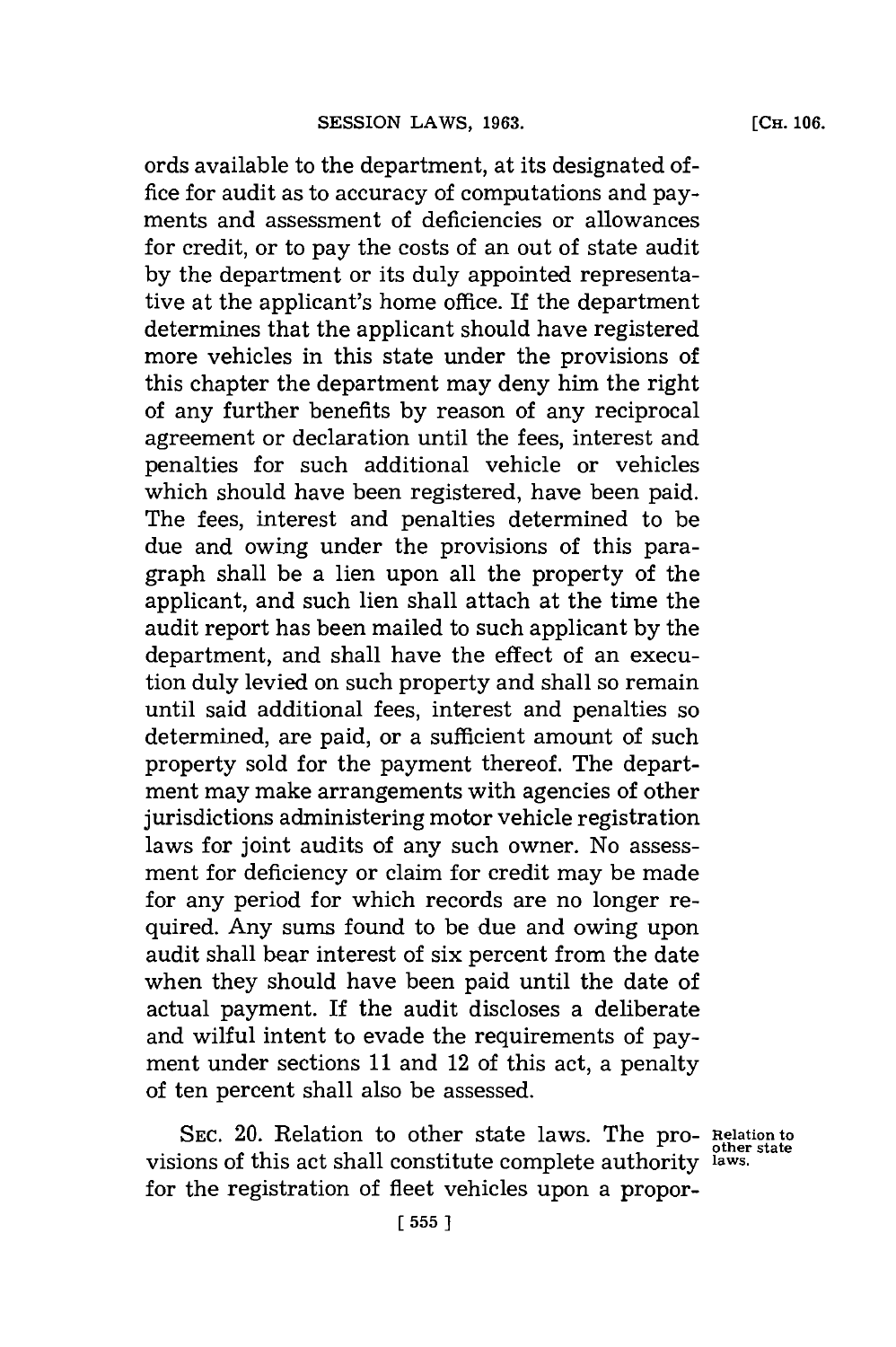## CH. **06.]SESSION** LAWS, **1963.**

tional registration basis without reference to or application of any other statutes of this state except as in this act expressly provided.

Motor vehicle **SEC. 21. Proportional registration not exclusive.**<br> **registration**<br> **regiprocity.** Nothing contained in this act relating to proportional reciprocity. Nothing contained in this act relating to proportional Proportional registration of fleet vehicles shall be construed as neglistration of fleet vehicles shall be construed as registration of fleet vehicles shall be construed as requiring any vehicle to be proportionally registered **if** it is otherwise registered in this state for the operation in which it is engaged, including, but not **by** way of limitation, regular registration, temporary registration, or trip permit or registration.

**Rules.** SEC. 22. Rules. The department may enter into agreements with other states on behalf of the state of Washington for the purpose of facilitating the administration of this act. In addition it may conclude arrangements or agreements with other states for the exchange of information for audit and enforcement activities in connection with such proportional registration. The department may adopt and promulgate such rules and regulations as it shall deem necessary to effectuate and administer the provisions of sections **11** and 12 of this act and the registration of fleet vehicles under said section shall be subject to the rights, terms and conditions granted or contained in any applicable agreement made **by** the department under the authority of this section.

Floater license **SEC. 23. Floater license plate—Authorized—Pre-** plate. Author-<br>
<u>plate</u>, Author-<br>
<u>ized</u>—Pre- *requisites* Any owner eligible for proportional reg**ized-Pre-** requisites. Any owner eligible for proportional reg- **requisites.** istration and licensing pursuant to this act but who is unable in the opinion of the reciprocity commission to comply with the reporting and application requirements thereof, may subject to prior approval of the commission and in lieu of registration of such vehicles under the provisions of chapter 46.16 RCW, and payment of excise taxes and fees imposed **by** chapter 82.44 RCW and RCW **81.80.320,** apply to the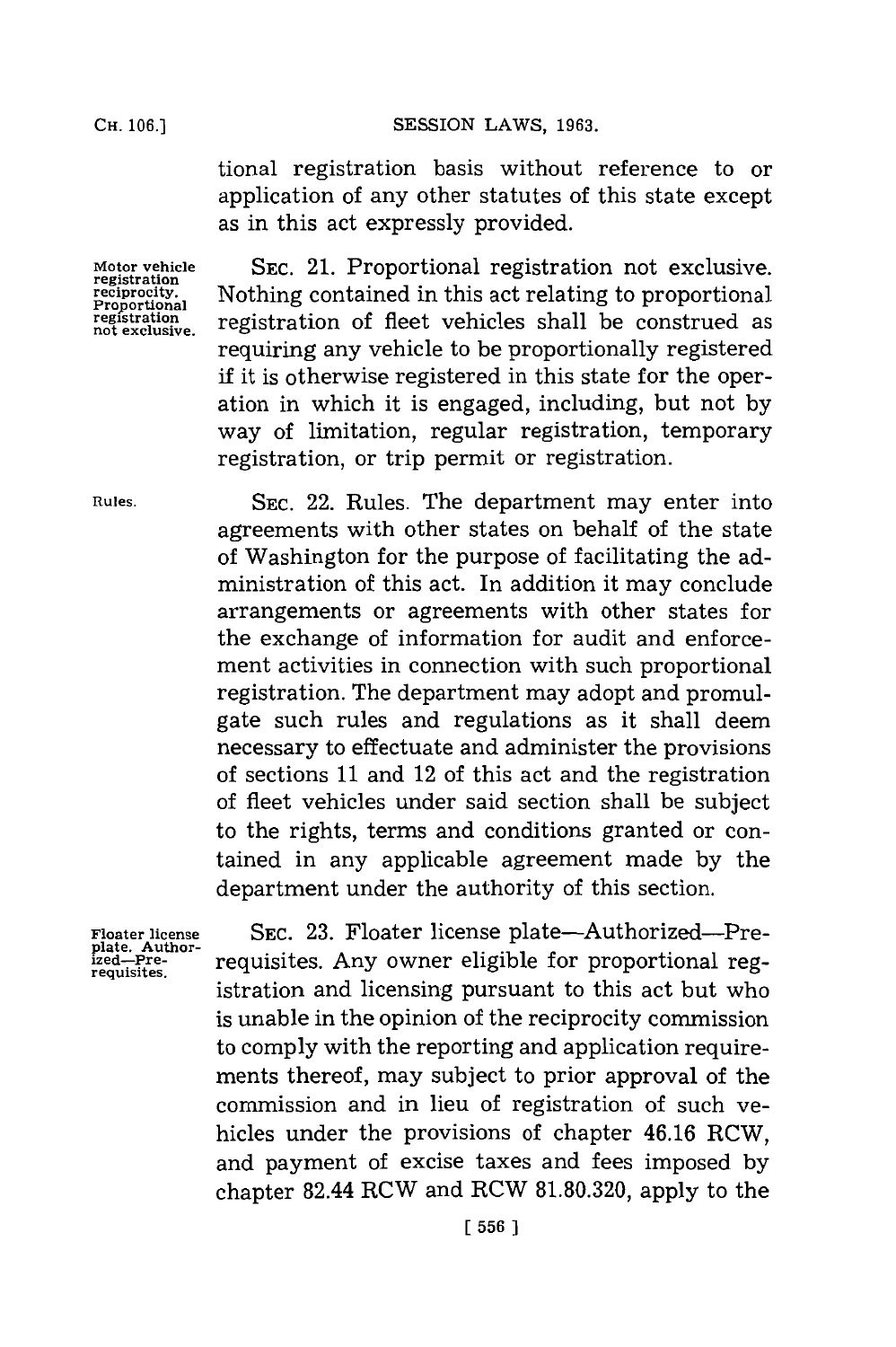director of licenses **for** issuance of a special "floater" license plate.

SEC. 24. Application-Fee. Application for each  $\frac{A}{\text{tion}-1}$ "floater" license plate shall be made upon forms prescribed **by** the director and shall be accompanied **by** a fee equivalent to double the total annual fees and taxes which would be due under the provisions of chapters 46.16 and 82.44 RCW and RCW **81.80.320** for licensing a semitrailer to the maximum gross weight of thirty-one thousand nine hundred ninetynine pounds together with such additional fees, including filing and special fees, as are applicable upon annual registration and licensing of a semitrailer.

SEC. 25. Valid only for intracity operation-Penalty for violation. Each "floater" license plate may operation. be used interchangeably upon any semitrailer, not exceeding the maximum gross weight, for which such license is issued, owned **by** or in the possession of the licensee. Such "floater" plates shall be valid only for intracity operations.

Every violation of this section shall be punishable as a misdemeanor and every peace officer witnessing any use of any "floater" license plate outside of incorporated cities or towns shall confiscate such plate and forthwith return it to the director.

SEC. 26. Design, size, etc.—Furnished as other <sub>size, etc.</sub> **size, etc.** plates. Each "floater" license plate shall be of distinctive design and shall be of such size and contain such symbols as are prescribed **by** the director. **All** such plates shall be obtained from the metal working plant of the state penitentiary at Walla Walla, if available therefrom, and shall upon application therefor and payment of all fees, be furnished in the manner provided for the annual licensing of vehicles of like class.

SEC. 27. Special reciprocity identification plate-Display. The reciprocity commission may require

**-Valid only for intracity operation.**

**tion-Fee.**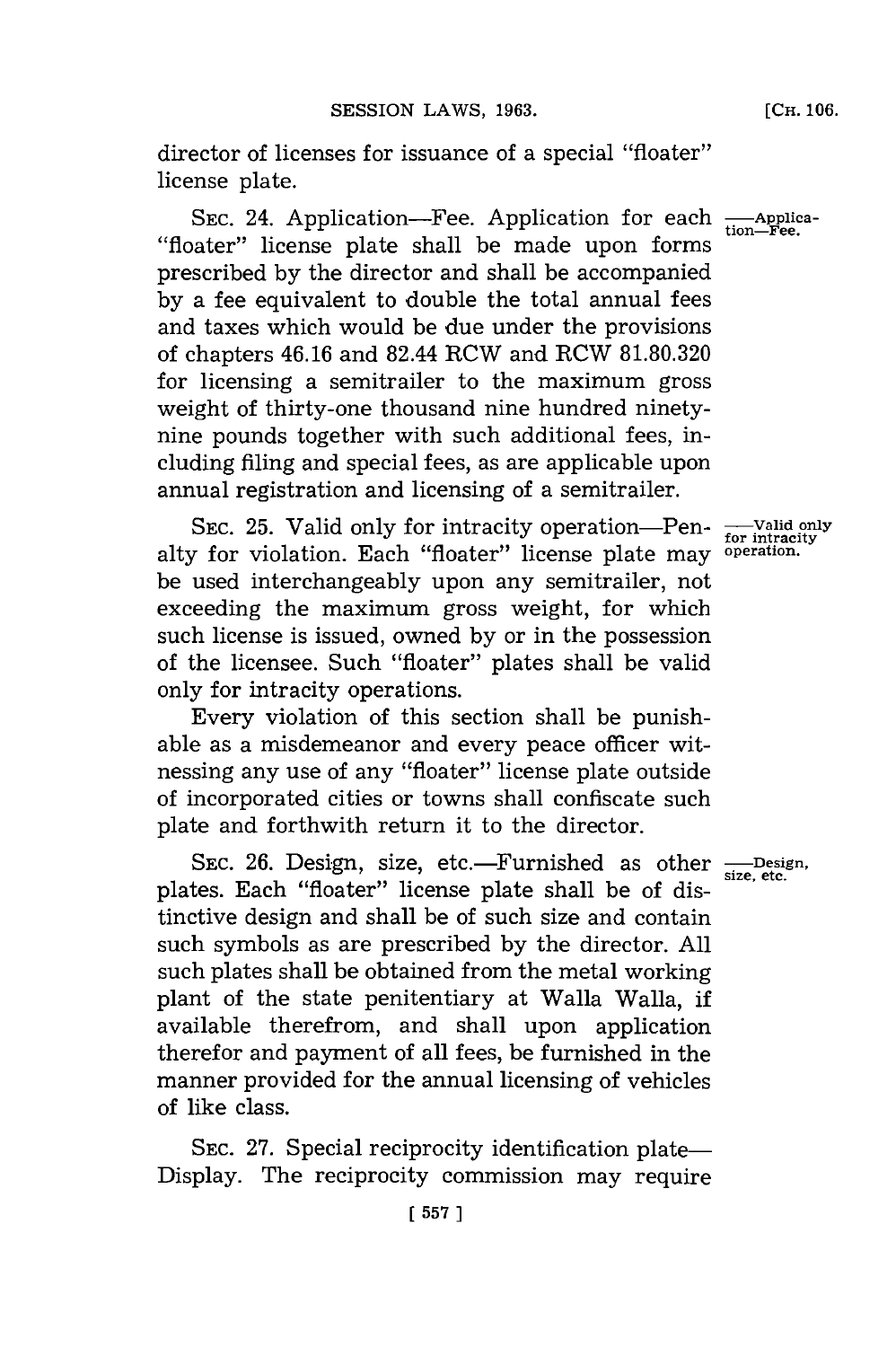**CH. 06.]SESSION LAWS, 1963.**

agreement between this state and the state or other jurisdiction in which such vehicle is properly li-

is on file with the reciprocity commission: *Provided*

tification plate shall not be deemed to enlarge upon, restrict, or in any manner affect the terms or con-

ditions of such reciprocal agreement.

Motor vehicle **the display of a special reciprocity identification**<br>registration<br>regiprocity. **plate upon any commercial vehicle operating within** registration.<br>
Special iden-<br>
tification plate. this state under the provisions of any reciprocal tification plate. this state under the provisions of any reciprocal

**Proviso.** censed: *Provided,* That such reciprocal agreement

**Proviso,** *further,* That the issuance and display of such iden-

**-Duration. SEC. 28.** Duration. Each identification plate shall be valid until the expiration date of the current and valid vehicle license issued **by** the state or other jurisdiction wherein such vehicle is licensed: *Pro-***Proviso.** *vided,* That such identification plate shall become invalid upon the termination of any reciprocal agreement between this state and the state or jurisdiction wherein such vehicle is licensed.

**SEC. 29.** Application-Issuance-Fee, deposit. **All** special reciprocity identification plates shall be obtained **by** the director of licenses in the manner prescribed in RCW **46.16.230** and shall be issued **by** the director or his authorized agent upon application in the form prescribed in RCW 46.16.040. One reciprocity identification plate shall be issued for each vehicle. The fee therefor shall be two dollars plus a filing fee of fifty cents. **All** funds collected under this section shall be transmitted to the state treasurer and deposited in the motor vehicle fund. **-plica- tion- Issuance -Fee, deposit.**

**SEC. 30.** Act part of and supplemental to motor vehicle registration law. This act shall be, and construed as, a part of and supplemental to the motor vehicle registration law of this state. **Act supplemental.**

**SEC. 31.** Constitutionality. If any phrase, clause, subsection or section of this act shall be declared unconstitutional or invalid **by** any court of competent **Severability.**